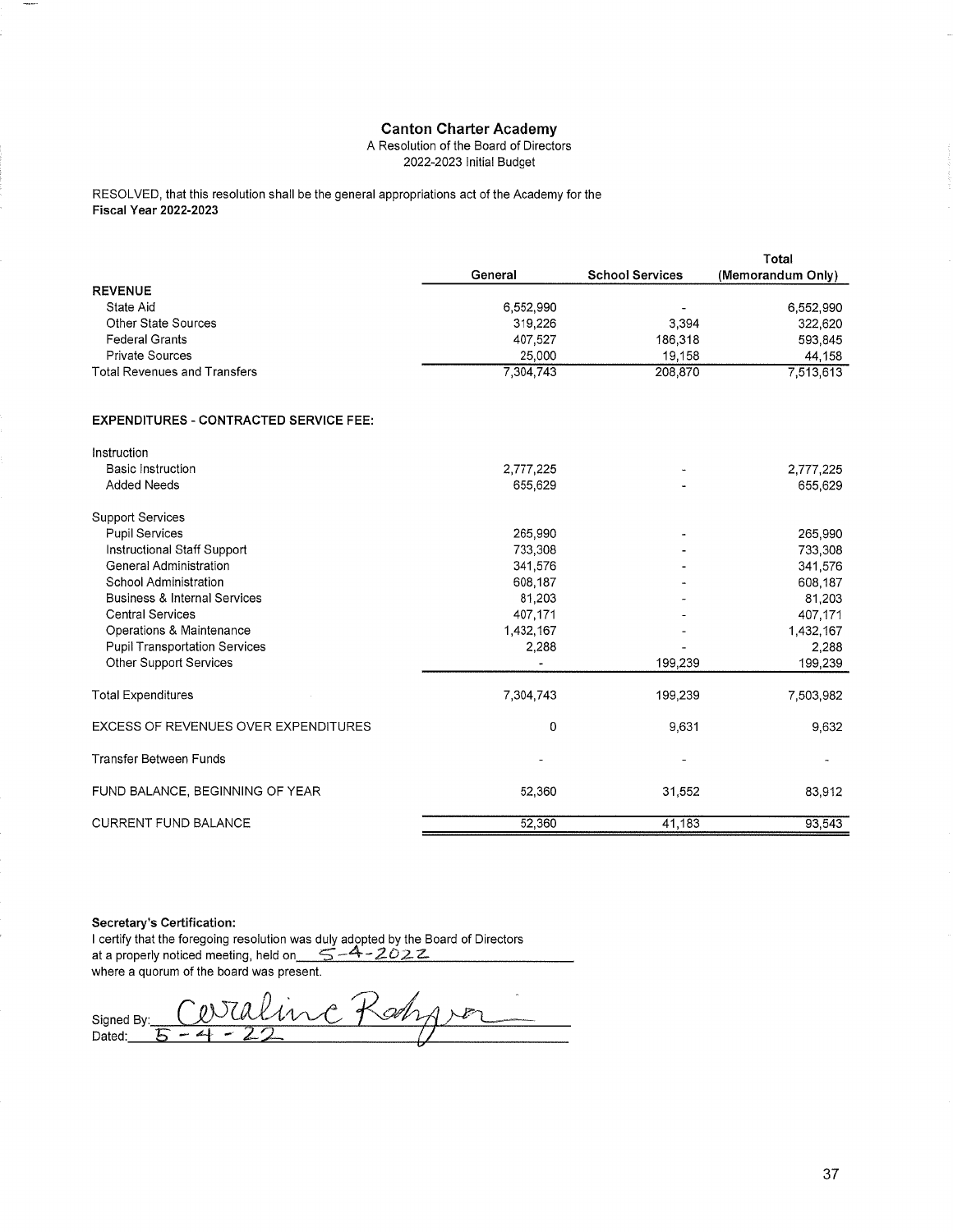## **Canton Charter Academy**

2022-2023 Initial Budget Detail

|                                                           | 2022-2023<br><b>Initial</b> |
|-----------------------------------------------------------|-----------------------------|
| <b>General Fund</b>                                       |                             |
| <b>REVENUE</b>                                            |                             |
| State Aid                                                 | 6,552,990                   |
| Revenue from State Sources                                | 319,226                     |
| Restricted-Federal 'Pass thru' Grants - Title I           | 68,829                      |
| Restricted-Federal 'Pass thru' Grants - Title II          | 531                         |
| Restricted-Federal 'Pass thru' Grants - Title IV          | 1,078                       |
| Restricted-Federal 'Pass thru' Grants - IDEA              | 149,839                     |
| Restricted-Federal 'Pass thru' Grants - ESSER             | 187,251                     |
| <b>Revenue from Private Sources</b>                       | 25,000                      |
| <b>Total Revenue &amp; Other Transactions</b>             | 7,304,743                   |
| <b>EXPENDITURES</b>                                       |                             |
| <b>Basic Instruction</b>                                  |                             |
| Salaries, Taxes, & Benefits                               | 2,386,356                   |
| <b>Local Meetings</b>                                     | 7,332                       |
| <b>Printing and Binding</b>                               | 28,975                      |
| <b>Teaching Supplies</b>                                  | 32,325                      |
| <b>Textbooks</b>                                          | 118,392                     |
| Software & Equipment                                      | 1,300                       |
| Equipment Lease                                           | 39,646                      |
| Dues/Memberships                                          | 4,100                       |
| Field trips                                               | 14,025                      |
| <b>Contracted Services</b>                                | 95,937                      |
| <b>Employment Expenses</b>                                | 6,862                       |
| Finger Printing & Background Checks<br><b>Board Funds</b> | 3,050                       |
| <b>Indirect Costs</b>                                     | 35,000<br>3,923             |
| <b>Total - Basic Instruction</b>                          | 2,777,225                   |
|                                                           |                             |
| <b>Added Needs</b>                                        |                             |
| <b>Compensatory Education</b>                             |                             |
| Salaries, Taxes, & Benefits                               | 445,160                     |
| <b>Teaching Supplies</b>                                  | 32,827                      |
| <b>Contracted Services</b>                                | 29,808                      |
| <b>Indirect Costs</b>                                     | 6,618                       |
| <b>Subtotal - Compensatory Education</b>                  | 514,412                     |
| <b>Special Education</b>                                  |                             |
| Salaries, Taxes, & Benefits                               | 138,590                     |
| <b>Local Meetings</b>                                     | 375                         |
| Workshops and Conferences                                 | 1,100                       |
| <b>Teaching Supplies</b>                                  | 1,780                       |
| Software & Equipment                                      | 600                         |
| <b>Indirect Costs</b>                                     | (1, 229)                    |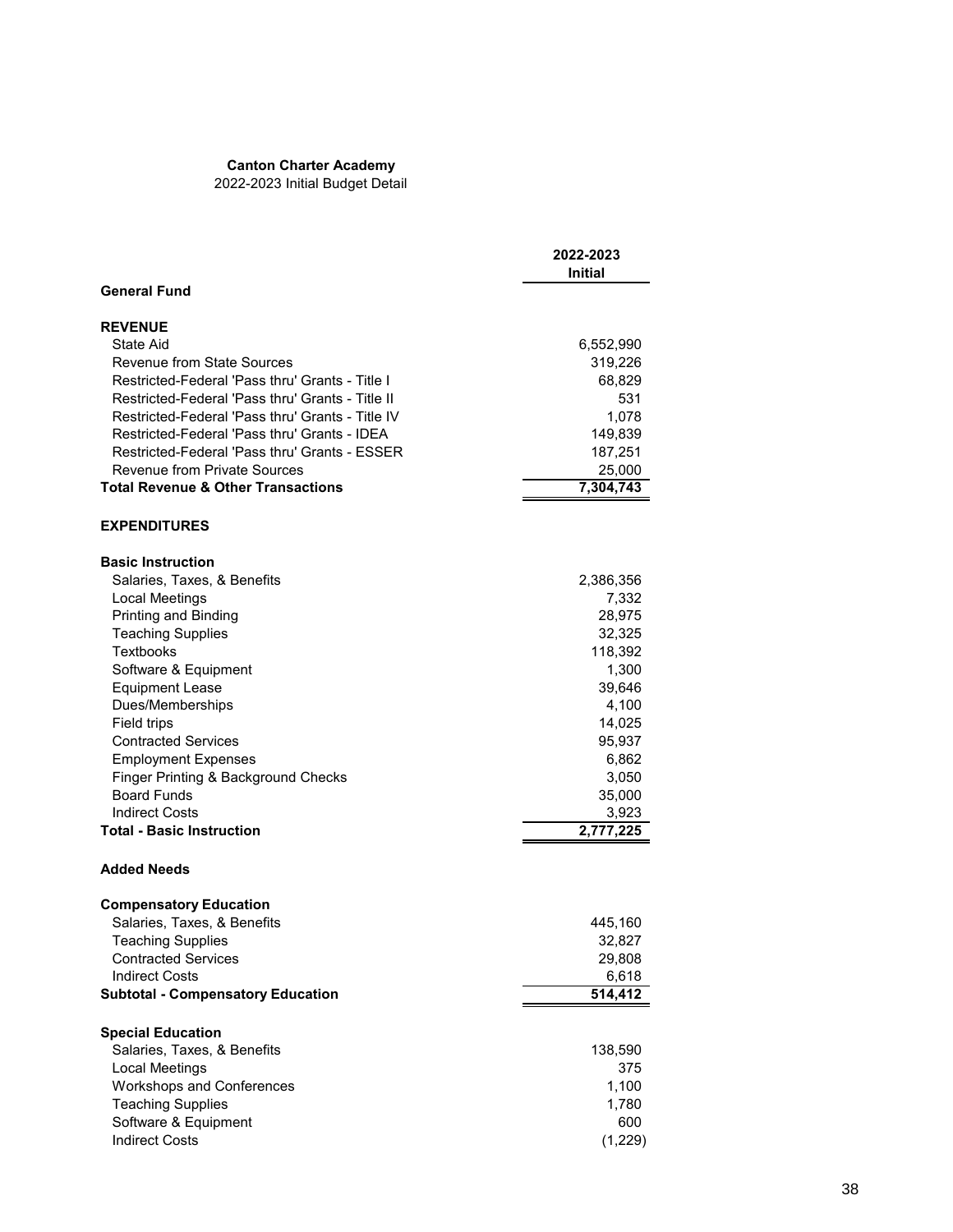| <b>Subtotal - Special Education</b>                               | 141,216       |
|-------------------------------------------------------------------|---------------|
| <b>Total - Added Needs</b>                                        | 655,629       |
| <b>Pupil Services</b>                                             |               |
| <b>Occupational Therapist Services</b>                            | 33,062        |
| <b>Psychological Services</b>                                     | 26,751        |
| Speech Pathology                                                  | 110,207       |
| Social Work Services                                              | 74,875        |
| <b>Total - Pupil Services</b>                                     | 265,990       |
|                                                                   |               |
| <b>Instructional Staff Support</b><br>Salaries, Taxes, & Benefits |               |
| <b>Local Meetings</b>                                             | 327,763<br>25 |
| <b>Workshops and Conferences</b>                                  | 2,312         |
| <b>Office Supplies</b>                                            | 9,556         |
| Improvement of Instruction                                        | 213,725       |
| <b>Professional Development</b>                                   | 37,102        |
| <b>Library Books</b>                                              | 4,000         |
| Technology                                                        | 105,775       |
| <b>Special Education</b>                                          | 29,351        |
| <b>Indirect Costs</b>                                             | 3,699         |
| <b>Total - Instructional Staff Support</b>                        | 733,308       |
| <b>General Administration</b>                                     |               |
| <b>Board of Education</b>                                         |               |
| <b>Board of Education Administration</b>                          | 67,859        |
| Legal Fees                                                        | 7,250         |
| Audit                                                             | 11,200        |
| Travel & Expense Staff                                            | 500           |
| Insurance                                                         | 10,800        |
| <b>Subtotal - Board of Education</b>                              | 97,609        |
| <b>Executive Administration</b>                                   |               |
| <b>Executive Administration</b>                                   | 46,808        |
| Oversight Fee                                                     | 197,159       |
| <b>Subtotal - Executive Administration</b>                        | 243,968       |
|                                                                   |               |
| <b>Total - General Administration</b>                             | 341,576       |
| <b>School Administration</b>                                      |               |
| <b>Office of the Principal</b>                                    |               |
| Salaries, Taxes, & Benefits                                       | 251,329       |
| Local Meetings                                                    | 7,275         |
| <b>Workshops and Conferences</b>                                  | 5,371         |
| Mailing                                                           | 5,490         |
| Printing & Binding                                                | 2,288         |
| <b>Office Supplies</b>                                            | 6,100         |
| Dues/Memberships                                                  | 3,500         |
| <b>Contracted Services</b>                                        | 2,060         |
| <b>Bank Charges</b>                                               | 640           |
| <b>Subtotal - Office of the Principal</b>                         | 284,052       |
| <b>Other School Administration</b>                                |               |
| Admissions & Other Administrative Support                         | 219,655       |
| Salaries, Taxes, & Benefits                                       | 31,668        |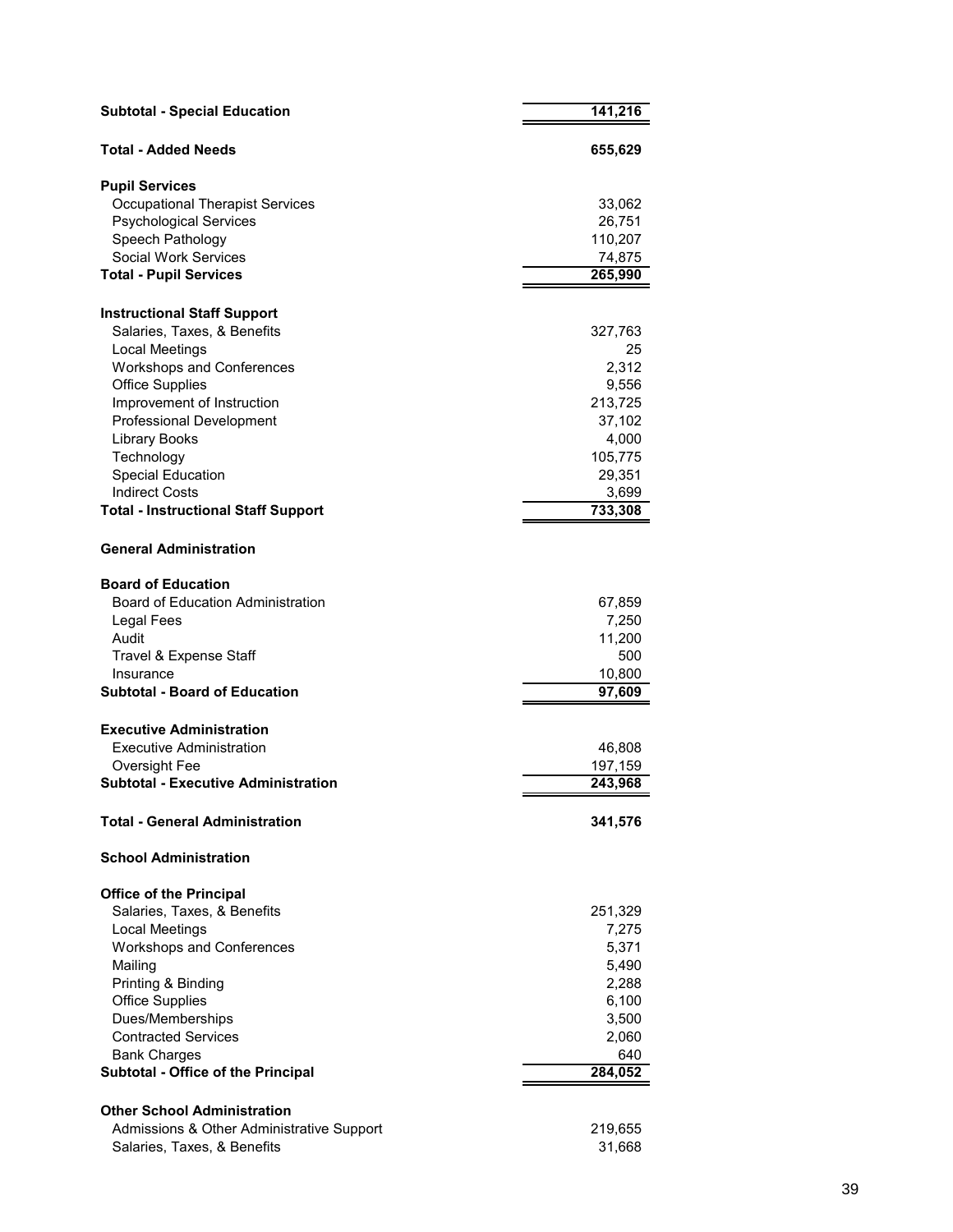| Advertising<br>Local Meetings<br><b>Workshops and Conferences</b>  | 71,896<br>500<br>415 |
|--------------------------------------------------------------------|----------------------|
| <b>Subtotal - Other School Administration</b>                      | 324,135              |
| <b>Total - School Administration</b>                               | 608,187              |
| <b>Business &amp; Internal Services</b>                            |                      |
| <b>Fiscal Services</b>                                             | 76,771               |
| Internal Distribution Services                                     | 4,432                |
| <b>Total - Business &amp; Internal Services</b>                    | 81,203               |
| <b>Central Services</b>                                            |                      |
| <b>Information Services</b>                                        | 93,939               |
| <b>Staff/Personnel Services</b>                                    | 296,155              |
| <b>Other Central Services</b>                                      | 17,078               |
| <b>Total - Central Services</b>                                    | 407,171              |
| <b>Operations &amp; Maintenance</b>                                |                      |
| <b>Internal Building Services</b>                                  | 24,850               |
| Other Purchased Service (Janitorial)                               | 1,210                |
| Telephone                                                          | 2,500                |
| Gas                                                                | 11,175               |
| Electric                                                           | 50,700               |
| Water & Sewer                                                      | 7,200                |
| Waste & Trash Disposal                                             | 5,475                |
| <b>Building Maintenance &amp; Repair</b>                           | 244,203              |
| Equipment Maintenance & Repair                                     | 6,640                |
| Lease of Building                                                  | 963,040              |
| Lease of Equipment                                                 | 5,490                |
| <b>Equipment Purchases</b>                                         | 12,150<br>120        |
| Liability Insurance<br><b>Property Taxes</b>                       | 70,440               |
| Property Insurance                                                 | 12,700               |
| Safety & Security                                                  | 12,412               |
| <b>Indirect Costs</b>                                              | 1,462                |
| Miscellaneous                                                      | 400                  |
| <b>Total - Operations &amp; Maintenance</b>                        | 1,432,167            |
|                                                                    |                      |
| <b>Pupil Transportation Services</b>                               |                      |
| <b>Field Trips</b><br><b>Total - Pupil Transportation Services</b> | 2,288<br>2,288       |
|                                                                    |                      |
| <b>Other Support Services</b>                                      |                      |
| <b>Pupil Activities</b>                                            |                      |
| Salaries, Taxes, & Benefits                                        |                      |
| <b>Contracted Services</b>                                         |                      |
| Supplies                                                           |                      |
| <b>Indirect Costs</b>                                              |                      |
| Miscellaneous                                                      |                      |
| <b>Total - Pupil Activities</b>                                    |                      |

**Community Services**